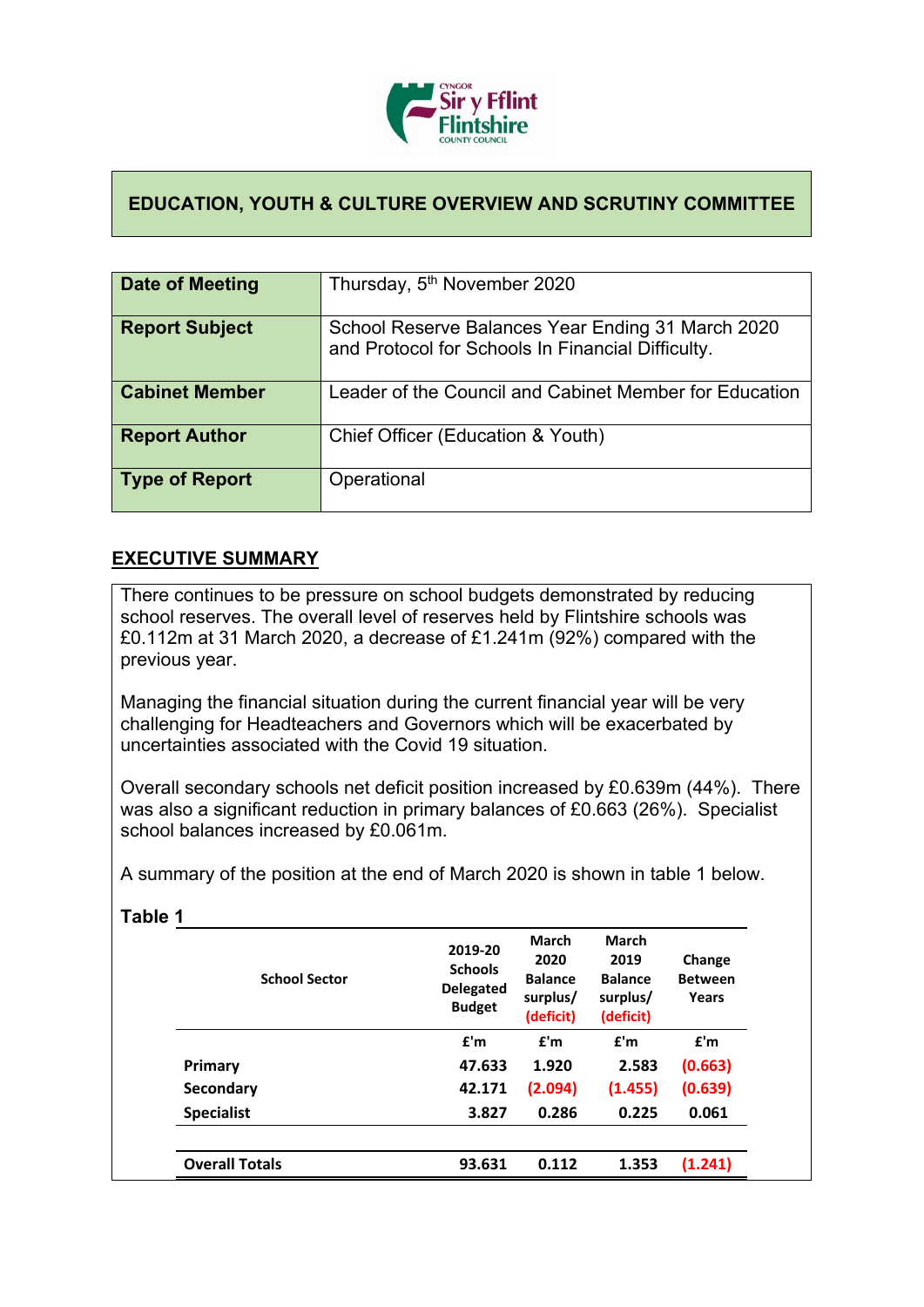|   | <b>RECOMMENDATIONS</b>                                                                                   |
|---|----------------------------------------------------------------------------------------------------------|
|   | Members are requested to note the school reserve balances as at the 31<br>March 2020.                    |
| 2 | Members are requested to note the changes to the Protocol for Schools in<br><b>Financial Difficulty.</b> |

## **REPORT DETAILS**

| 1.00 | <b>EXPLAINING SCHOOL BALANCES</b>                                                                                                                                                                                                                                                                                                                                                                                                                                                                                                                                |
|------|------------------------------------------------------------------------------------------------------------------------------------------------------------------------------------------------------------------------------------------------------------------------------------------------------------------------------------------------------------------------------------------------------------------------------------------------------------------------------------------------------------------------------------------------------------------|
| 1.01 | The analysis of reserve balances for each school in Flintshire at the end of<br>March 2020 is shown at appendix 1.                                                                                                                                                                                                                                                                                                                                                                                                                                               |
| 1.02 | <b>Secondary Schools</b>                                                                                                                                                                                                                                                                                                                                                                                                                                                                                                                                         |
|      | Secondary school budgets continue to be under significant pressure. At<br>the end of the financial year six of Flintshire's 11 secondary schools had<br>deficits amounting to £2.315m. Deficits ranged from £0.012m to £0.776m.                                                                                                                                                                                                                                                                                                                                  |
|      | Of particular concern are St David's High School with a deficit of £0.776m<br>and Ysgol Treffynnon with a deficit of £0.761m. Both schools are<br>forecasting a worsening financial position in future years with little<br>expectation of being able to recover the deficits. In line with the Protocol<br>for Schools in Financial Difficulty school support and challenge meetings<br>have been held and both schools were invited to a Financial Performance<br>Monitoring Group (FPMG) meeting with senior members and officers and<br>GwE representatives. |
|      | In general, the financial resilience of the secondary school sector in<br>Flintshire is of concern. The level of reserves held by secondary schools<br>with positive balances was only 0.4% of budget.                                                                                                                                                                                                                                                                                                                                                           |
|      | There are a number of factors which have contributed to the current<br>financial position.<br>The ongoing austerity measures over recent years have resulted in<br>schools having to absorb inflationary increases in pay, pension and                                                                                                                                                                                                                                                                                                                           |
|      | NI increases.<br>Demographic changes in the distribution of pupils across the<br>$\bullet$<br>primary and secondary sectors. In recent years, secondary pupil<br>numbers have been declining whilst primary pupil numbers have<br>been increasing and this has resulted in a redistribution of funding<br>between sectors. However, this trend is now reversing and pupil<br>numbers in the secondary sector are now increasing which will have<br>a positive financial impact on the secondary sector going forward.                                            |
|      | Smaller secondary schools with increasing deficits elicits the<br>$\bullet$<br>question as to whether the funding formula provides sufficient<br>resource for schools to operate sustainably. St David's pupil<br>numbers for September are estimated at 350 and Treffynnon 477.<br>As part of the response to the Estyn recommendation initial work<br>was conducted with secondary schools to review the funding                                                                                                                                               |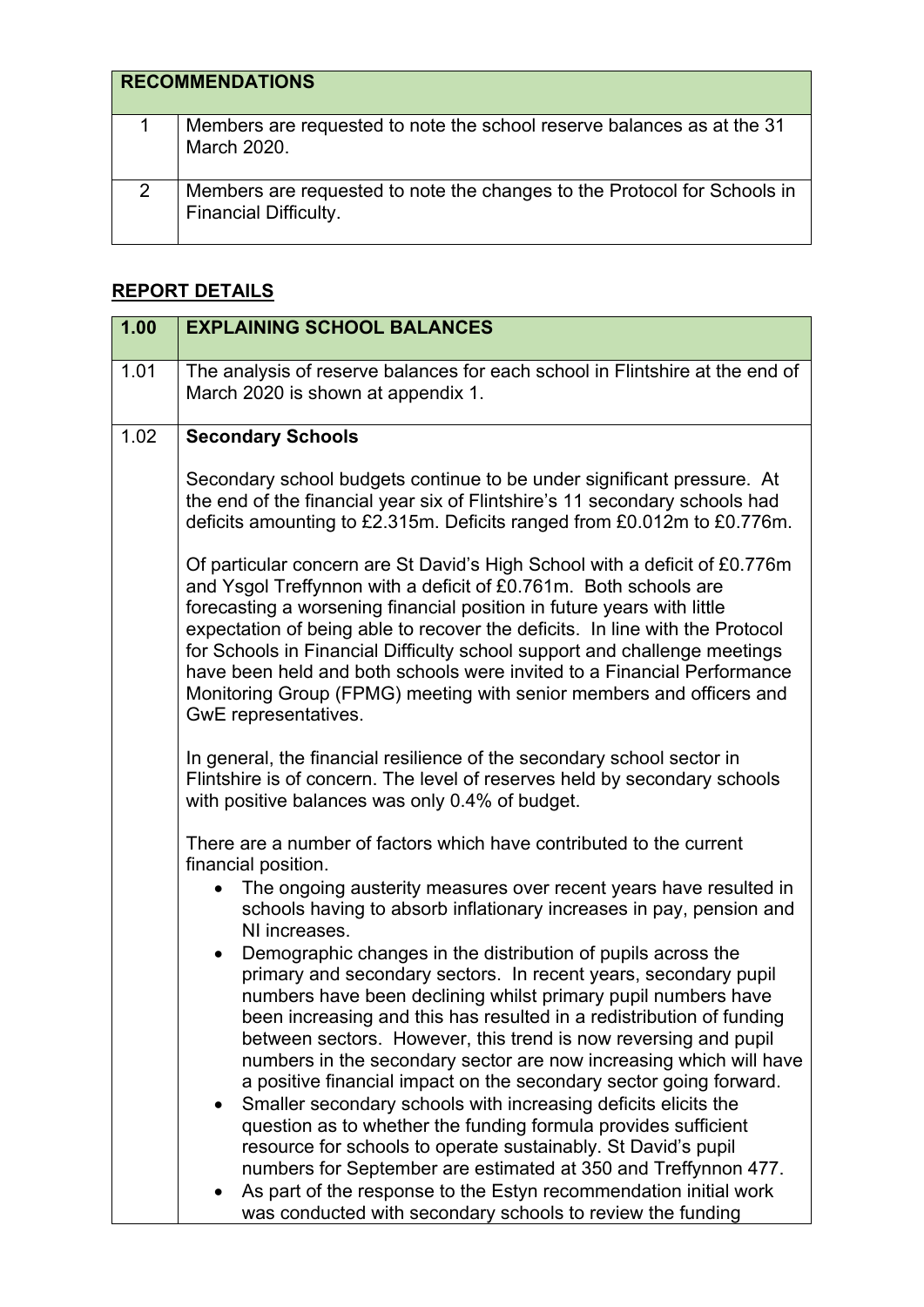|      | formula. However, without additional funding for schools a revision<br>to the current formula would not be feasible.                                                                                                                                                                                                                                                                                                                                             |
|------|------------------------------------------------------------------------------------------------------------------------------------------------------------------------------------------------------------------------------------------------------------------------------------------------------------------------------------------------------------------------------------------------------------------------------------------------------------------|
| 1.03 | <b>Primary Schools</b>                                                                                                                                                                                                                                                                                                                                                                                                                                           |
|      | Primary balances in Flintshire decreased by £0.663m. In previous years,<br>primary balances have held up well despite the continuing pressure of<br>austerity measures and this has offset the worsening position of secondary<br>schools. As referred to in 1.02 above, demographic changes mean that<br>primary pupil numbers are forecast to reduce and this will create<br>challenges for Primary Headteachers in managing their budgets in future<br>years. |
|      | At the end of the financial year there were nine primary schools with deficit<br>balances totalling £0.227m compared with six primary schools with total<br>deficits of £0.121m in the previous year.                                                                                                                                                                                                                                                            |
|      | There were 16 primary schools with balances greater than £50k. This<br>compares with 21 schools in the previous year, two primary schools had<br>balances over £100k compared with four schools in the previous year.                                                                                                                                                                                                                                            |
| 1.04 | <b>Surplus Balances</b>                                                                                                                                                                                                                                                                                                                                                                                                                                          |
|      | The School Funding (Wales) Regulations 2010 require Authorities to have<br>the following provisions in their Scheme for Financing Schools:                                                                                                                                                                                                                                                                                                                       |
|      | The use that a governing body proposes to make of a surplus in the school<br>balance which exceeds 5% of the school budget share or £10,000,<br>whichever is the greater.                                                                                                                                                                                                                                                                                        |
|      | A provision under which-<br>(a) the authority may direct the governing body as to how to spend a<br>surplus in the school balance for a funding period, if-<br>(i) in the case of a primary school the surplus is $£50,000$ or more,<br>and                                                                                                                                                                                                                      |
|      | (ii) in the case of a secondary school or a special school the surplus<br>is £100,000 or more;                                                                                                                                                                                                                                                                                                                                                                   |
|      | (b) the authority may, if the governing body do not comply with such a<br>direction, require the governing body to pay all or part of that surplus to the<br>authority to be applied as part of their schools budget for the funding<br>period in question.                                                                                                                                                                                                      |
|      | In accordance with the Regulations, the Authority's Scheme for Financing<br>Schools requires a spending plan from schools as to the use that the<br>governing body proposes to make of a school balance which exceeds the<br>limits specified. The plans are scrutinised by the Schools Accounting Team<br>and submitted to the Portfolio Management Team for their review and<br>approval.                                                                      |
| 1.05 | <b>Deficit Balances</b>                                                                                                                                                                                                                                                                                                                                                                                                                                          |
|      | In response to the worsening financial position of some secondary schools<br>and the recommendation made by Estyn (see below) the Education &                                                                                                                                                                                                                                                                                                                    |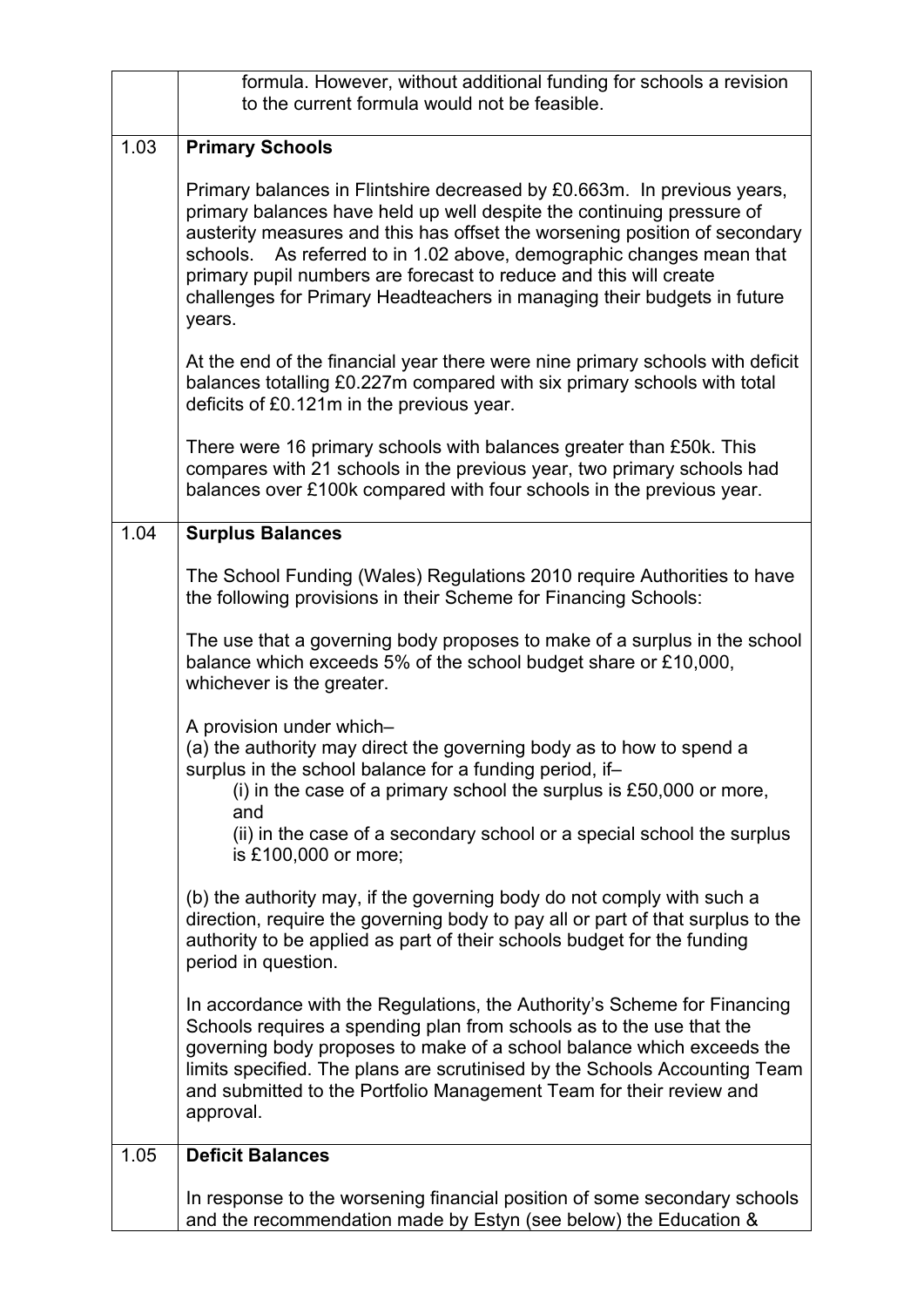|      | Youth Portfolio developed a Protocol for Schools in Financial Difficulty<br>which was finalised and issued to schools in October 2019 and provides a<br>framework for schools to apply to the Authority for a licenced deficit.<br>Estyn Inspection of Local Government Education Services - June<br>2019 stated the following:<br>'The local authority's allocation of resources to its<br>education services and schools reflects the high priority<br>given to education in the corporate plan. However, the<br>local authority has allowed a small number of schools to<br>carry a financial deficit balance for too long'.<br>The Protocol provides a framework for the Council to give an appropriate<br>level of challenge and support to help them schools in financial difficulty<br>set a balanced budget. If this is not achievable the Council will support<br>schools in preparing a recovery plan that sets out the action the school will<br>take to achieve a sustainable financial position over an agreed period of<br>time. |
|------|------------------------------------------------------------------------------------------------------------------------------------------------------------------------------------------------------------------------------------------------------------------------------------------------------------------------------------------------------------------------------------------------------------------------------------------------------------------------------------------------------------------------------------------------------------------------------------------------------------------------------------------------------------------------------------------------------------------------------------------------------------------------------------------------------------------------------------------------------------------------------------------------------------------------------------------------------------------------------------------------------------------------------------------------|
| 1.06 | Flintshire Internal Audit Service conducted an advisory review of the<br>Protocol in March and there will be a full internal audit conducted of the<br>Licenced deficit process in 2020/21. The recommendations of the advisory                                                                                                                                                                                                                                                                                                                                                                                                                                                                                                                                                                                                                                                                                                                                                                                                                |
|      | review were as follows:                                                                                                                                                                                                                                                                                                                                                                                                                                                                                                                                                                                                                                                                                                                                                                                                                                                                                                                                                                                                                        |
|      | 1. The Protocol does not specifically state that Governors have no<br>legal right to set a deficit budget without the consent of the Council<br>and must not presume that such consent will be granted. Inclusion<br>of such a statement in the Protocol would ensure clarity and<br>consistency of messaging between the Protocol and the Scheme for<br><b>Financing Schools.</b>                                                                                                                                                                                                                                                                                                                                                                                                                                                                                                                                                                                                                                                             |
|      | 2. The step-by-step procedure for applying for a deficit does not<br>include clear timescales of the process. With the only defined dates<br>being when the original budget plan is to be submitted. A timeline<br>which includes deadlines for different steps of the application would<br>provide clear guidance on what is expected by the school and what<br>to expect from the Council.                                                                                                                                                                                                                                                                                                                                                                                                                                                                                                                                                                                                                                                   |
|      | 3. It would be useful for the protocol to include some further<br>information or signposting around sound financial management and<br>polices which the schools should be using to effectively manage<br>their financial responsibilities. This could further help prevent deficits<br>arising. It would also be useful to include a list of the training which<br>is available to schools on financial management.                                                                                                                                                                                                                                                                                                                                                                                                                                                                                                                                                                                                                            |
|      | 4. An appendix which includes examples of how the application and<br>recovery plan should be completed would be helpful, or alternatively<br>information on the level of detail required for approval of the deficit<br>budget by the Council.                                                                                                                                                                                                                                                                                                                                                                                                                                                                                                                                                                                                                                                                                                                                                                                                 |
|      | Work is ongoing to address these recommendations and the protocol has<br>been updated to reflect recommendations 1 and 2. This is attached at<br>Appendix 2.                                                                                                                                                                                                                                                                                                                                                                                                                                                                                                                                                                                                                                                                                                                                                                                                                                                                                   |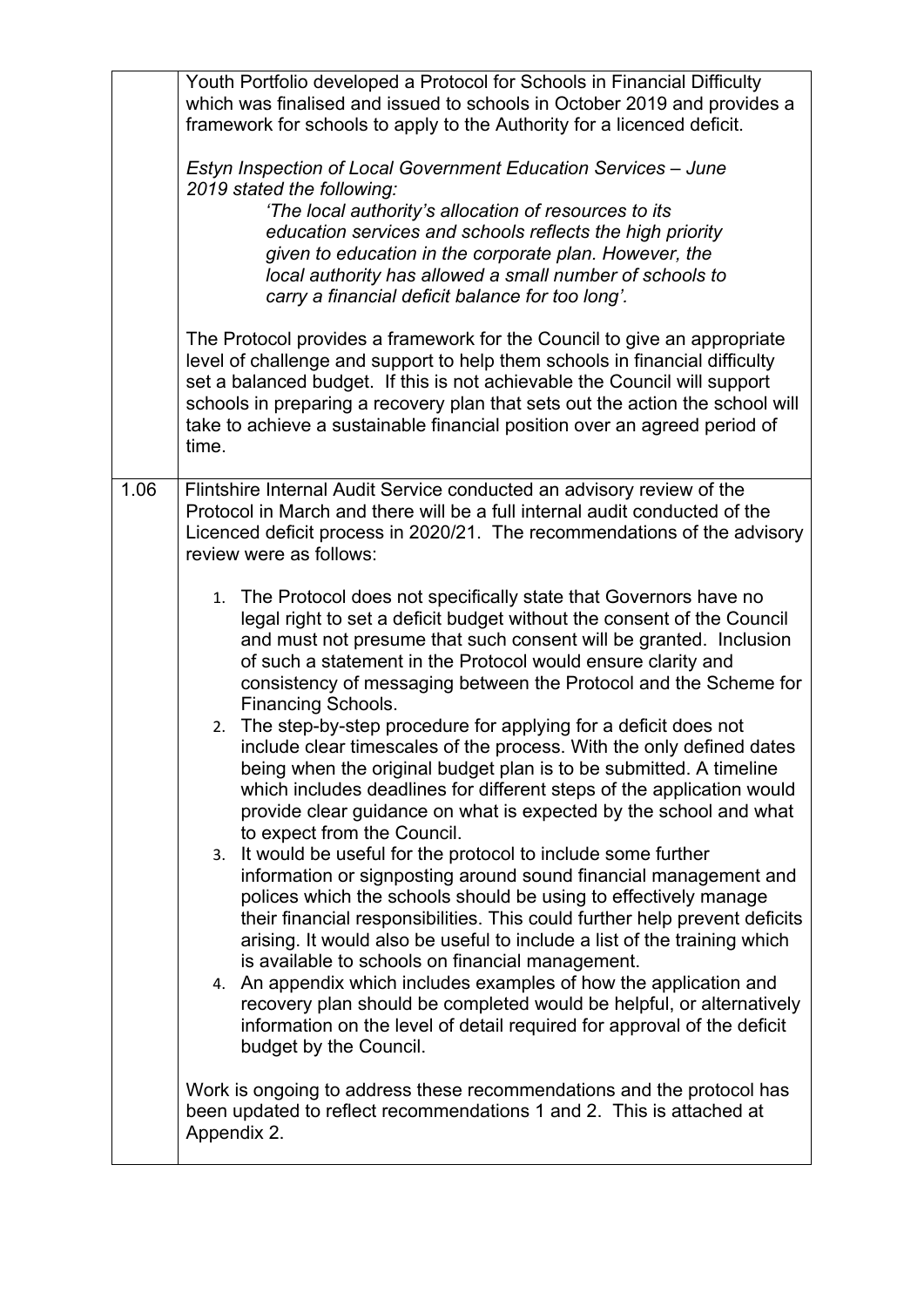| 2.00 | <b>RESOURCE IMPLICATIONS</b>                                                                                 |
|------|--------------------------------------------------------------------------------------------------------------|
| 2.01 | The impact of continuing austerity measures on the financial resilience of<br>schools is an area of concern. |

| 3.00 | <b>RISK MANAGEMENT</b>                                                                                                                                                                                                                                                                                                                                                     |
|------|----------------------------------------------------------------------------------------------------------------------------------------------------------------------------------------------------------------------------------------------------------------------------------------------------------------------------------------------------------------------------|
| 3.01 | As funding levels to schools decrease as a consequence of the austerity<br>measures facing local government, there is a risk that more schools will<br>slip into a deficit position. The Schools Accounting Team have developed<br>a risk rating process to identify schools where the financial position is a<br>cause for concern so that they can target their support. |
| 3.02 | To balance budgets schools may need to review their staffing structures<br>which may result in redundancies.                                                                                                                                                                                                                                                               |
| 3.03 | Continued pressure on school finances may result in increased class<br>sizes, a reduced curriculum and falling standards.                                                                                                                                                                                                                                                  |
| 3.04 | There may be an adverse financial impact arising due the Covid-19<br>pandemic and schools attention will be focused on delivery of education<br>during this crisis.                                                                                                                                                                                                        |
| 3.05 | Schools deficits are funded by the overall collective balances of schools,<br>however there is a risk that the level of deficits will exceed the positive<br>balances. This means that the Authority will have to consider how net<br>deficit school budgets are funded.                                                                                                   |

| 4.00 | <b>CONSULTATIONS REQUIRED / CARRIED OUT</b>                                                                                               |
|------|-------------------------------------------------------------------------------------------------------------------------------------------|
| 4.01 | A report on school balances was submitted to the Flintshire Schools Budget<br>Forum held in September and circulated to all Headteachers. |
|      | This report will be submitted to the Audit Committee.                                                                                     |

| 5.00 | <b>APPENDICES</b>                                                                                       |
|------|---------------------------------------------------------------------------------------------------------|
| 5.01 | Appendix 1 - Final School Balances 2019-20<br>Appendix 2 - Protocol for Schools in Financial Difficulty |

| 6.00 | LIST OF ACCESSIBLE BACKGROUND DOCUMENTS |
|------|-----------------------------------------|
| 6.01 | None.                                   |